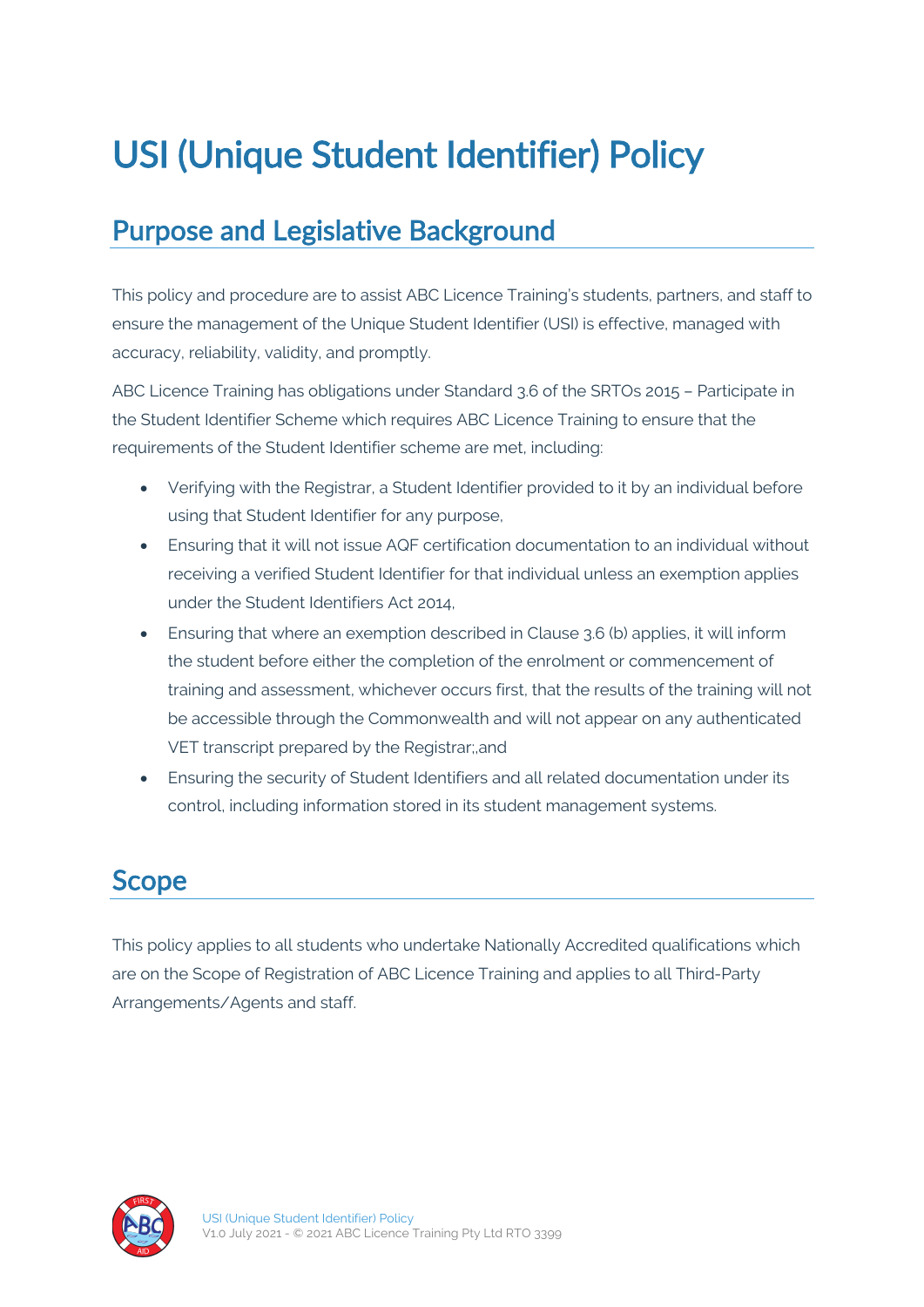# **Policy**

A Unique Student Identifier is an alpha-numerical reference number that is allocated to all learners. The USI account will give learners access to all the nationally recognised training records that he/she have undertaken since 1st January 2015. Under the Unique Student Identifiers Act 2014, all RTOs must ensure they have a valid USI for any student that enrolls in nationally recognized training from 2015. Students/ Learners who have a valid USI may provide it at the time of enrolment or may opt to create on themselves. Students/Learners who may face a difficulty to create one themselves may request ABC Licence Training to create a USI on their behalf.

All information collected as part of this process will be stored securely and in accordance with the Privacy Act 1988. ABC Licence Training will take all measures to ensure that any information relating to USI will only be access by authorised personnel. This policy is to be read in conjunction with the privacy policy and records management policy of ABC Licence Training.

## Procedure

ABC Licence Training will collect the USI information from its learner at the time of enrolment via the enrolment form.

#### If a student does not have a valid USI:

- Student will be advised to create a USI by accessing usi.gov.au/students and following the prompts.
- Students must also be advised that if they are unsure about having a USI or have misplaced it then visit usi.gov.au/students/find-your-usi and follow the prompts.
- Once the USI has been created or retrieved then the USI is provided to ABC Licence Training which will be entered into the Student Management System for verification. USIs must be verified by ABC Licence Training before the issuance of any results or Statement(s) of Attainments.

#### If the student requests ABC Licence Training to issue a USI on their behalf:

- ABC Licence Training will have a designated staff to create USI on behalf of students when requested.
- ABC Licence Training will get a written consent from the student to apply for a USI on behalf of the student.

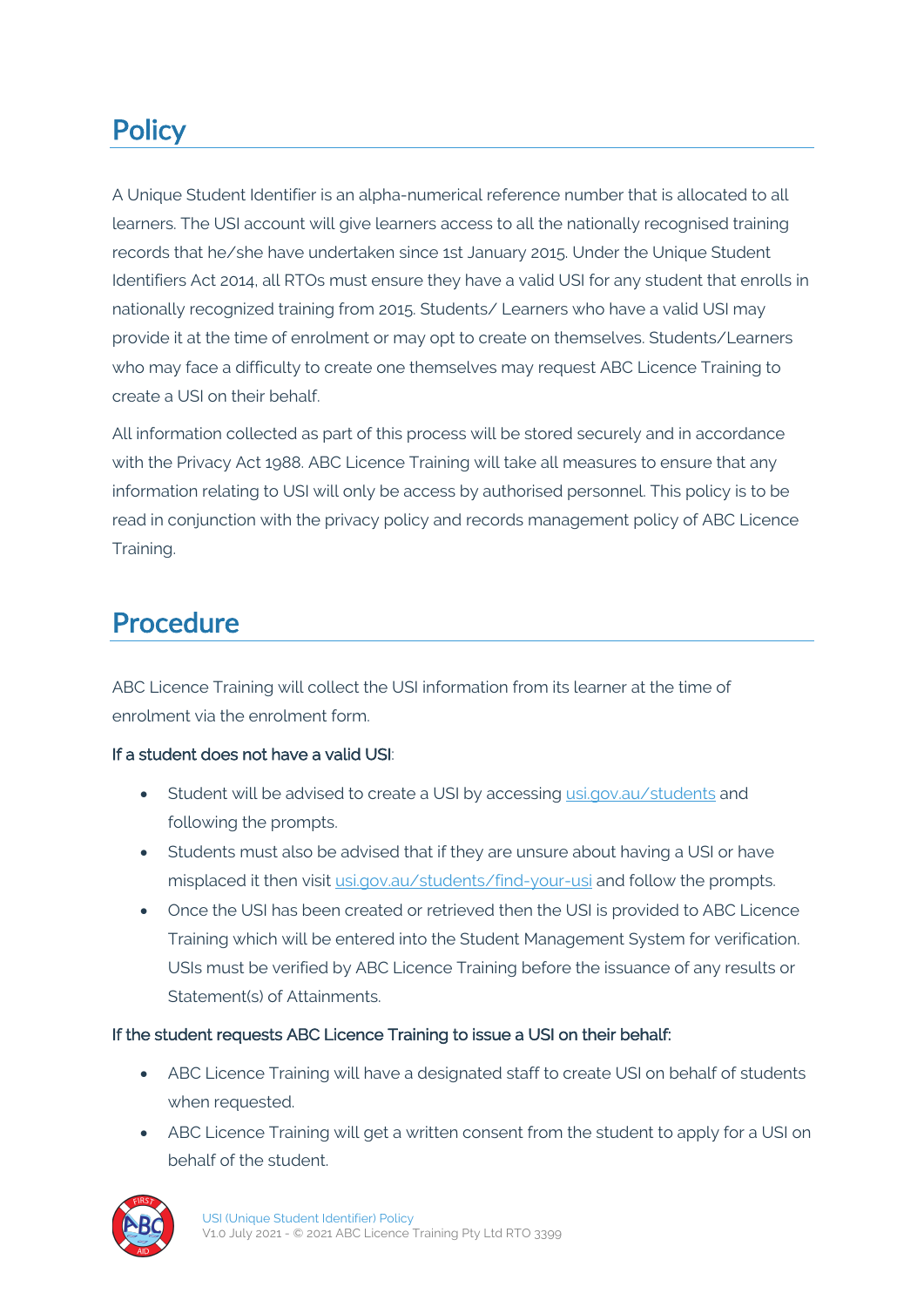- The written consent should also include evidences supporting student identification which may include driver's license, Medicare card, passport, Immi card. ABC Licence will also collect information such as the student's email address and mobile number to ensure that it can be used a method to retrieve misplaces USIs.
- ABC Licence Training will access the USI register and follow the prompts as below:
	- o Check if a USI already exists for the student usi.gov.au/trainingorganisations/using-usi-registry- system/exi.
	- o Visit the USI website at usi.gov.au.
	- o Select 'Student Entry' and then select 'Create a USI' link and follow the steps.
	- o Agree to the Terms and Conditions.
	- o Follow the instructions to create a USI it should only take a few minutes. Upon completion, the USI will be displayed on the screen. It will also be sent to the student's preferred method of contact.
	- o The student should then write down the USI and keep it somewhere handy and safe.
	- o ABC Licence Training will take a screenshot of the displayed USI for its records as well as enter it on its Student Management System.
	- o All proof of ID collected for the creation of the USI will be destroyed and the USI consent will be stored in student records.

# Management Action and Responsibility

The Office Manager along with third party providers and franchisees are responsible for the overall implementation of this policy & ensuring every student enrolled with ABC Licence Training has a USI. The Office Manager is also responsible to ensure no student is issued any academic documents without a valid USI.

CEO has overarching responsibility for this policy.

# **Definitions**

- The Act: means the Student Identifiers Act 2014.
- Authenticated VET transcript: has the same meaning given to it in the Act.
- Registrar: means the Student Identifiers Registrar.
- Unique Student Identifier (USI): means a unique combination of letters, numbers, and/or symbols and assigned by the Registrar as an identifier following the Act.